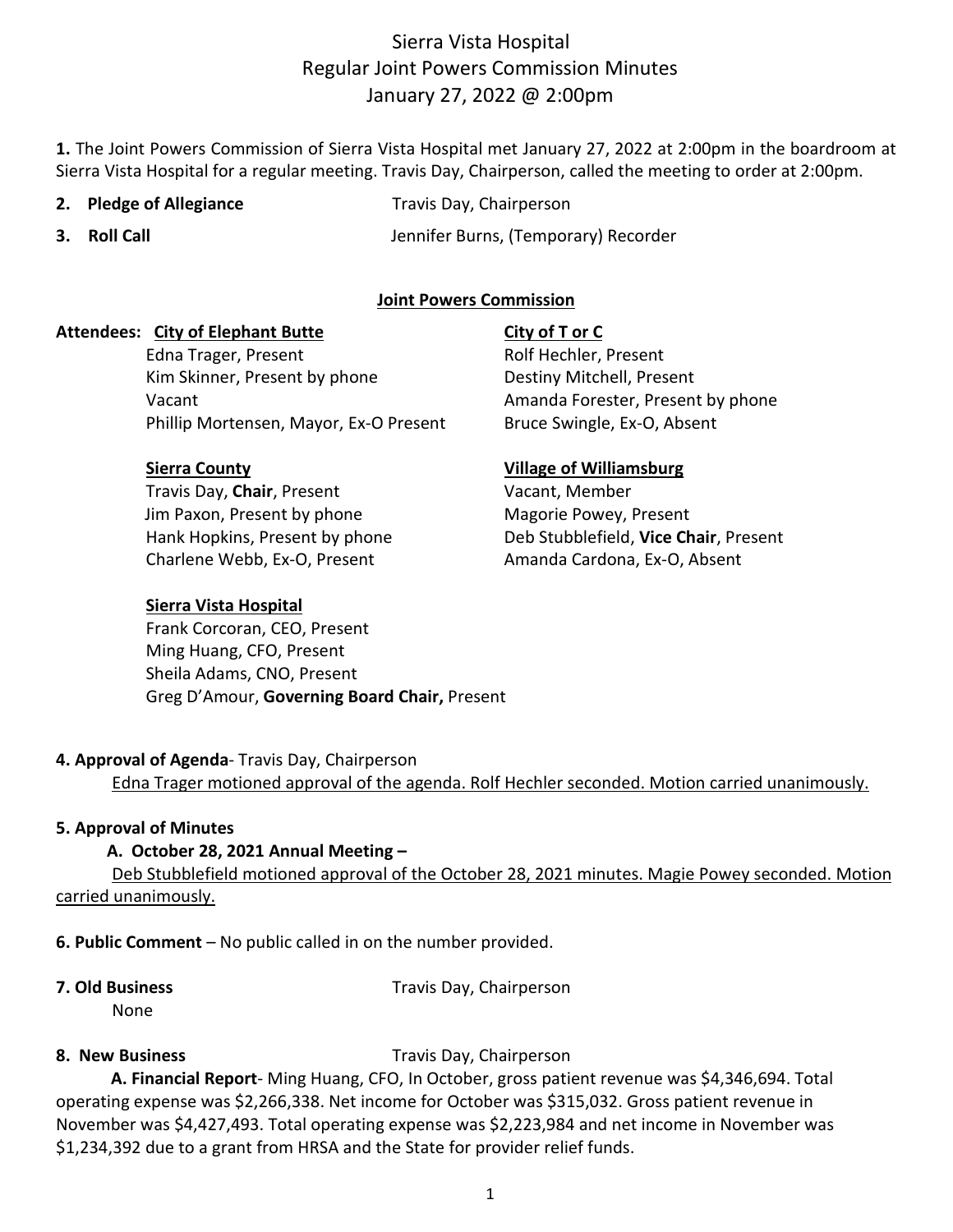# Sierra Vista Hospital Regular Joint Powers Commission Minutes January 27, 2022 @ 2:00pm

For December, gross patient revenue is \$4,185,011. Total operating expenses were \$2,322,599 and the net income was \$502,154. We received provider relief funds in December in the amount of \$380,000.

At the end of December, we had \$12,760,073 in the bank. When the tunnel project and MRI pad are complete we will owe approximately \$900,000. Medicare is withholding a percentage of our current payments due to us for pay back of the advancement.

**B. CEO Report**- Frank Corcoran, CEO, we track daily, our COVID percent positive. Today, we are at 28% positive. These are just our numbers and do not include the home tests or other test site numbers. The statewide percentage is 30%.

We have had 17 employees out with COVID since the beginning of January. Visitations have been restricted in order to protect staff. This will be reevaluated February  $4<sup>th</sup>$ . Sheila won a grant to get home test kits that we are distributing through the RHC. When a patient wants to be tested, we give them the option of getting swabbed or getting a home test kit. We won't know what the results of the home tests are and that will change our numbers as more home test go out.

HB75 is a Medical Malpractice bill that went into effect in January. It ups the caps for malpractice up to \$4 million this year and up another \$500,000 per year up to a max of \$6 million. This is concerning to the NMHA and most hospitals. The New Mexico Hospital Association is working with the Legislature to hopefully get this amended.

We are trialing a piece of lab equipment called E-Plex. This is a respiratory panel that looks for 23 different things in one swab. This will quickly identify COVID, Flu, etc. and eliminate four of five other tests. The equipment is a lease, and the reagent is a purchase.

We have had many conversations with Memorial Medical Center about bringing in a Cardiologist one day per week and an Ortho surgeon one day per week to see patients in the clinic. Tests and diagnostics would be done here. We are waiting on pricing from MMC's parent company Lifepoint. Our goal is to have surgical services available here again within the next three to six months. We have talked with a surgical group called RCCG that would see patients two days per week in the clinic and do surgery one day per week. Their fees are reasonable, and we can grow this service.

We are actively looking for another Provider for the clinic. Dr. Adkins has been out on medical leave. To meet volume, we may need another nurse practitioner as well. We do have a candidate that we are hopeful about.

The hospital boilers have finally quit. We are currently without hot water but have a work around in place. We have purchased three new ones and the first is on its way. The tunnel project is at the stage where the utilities are ready to be brought up and run through the overhead pipes. The tunnel will then be filled in and sealed.

Terry Norris from QHR was onsite to help us with our Environment of Care assessment. EOC includes fire drills, life safety, water management, etc. Once this is set up we can pursue accreditation by the Joint Commission.

Chartspan is a chronic care management program that we have implemented here. It involves a 20 minute phone call with a clinician to see how the patient is doing managing their chronic health issue at home. Our providers are notified of the call and any changes to medications or condition. This is a way to manage and check on our patients in between visits. 158 patients have signed up for it so far. This is a good revenue source and a good way to help take care of patients. It is covered by Medicare.

Financially we are doing well and managing the pandemic. We have been averaging three to four COVID patients per day on the MedSurg floor. Getting patients out to higher level of care is difficult due to the bed shortage. Some patients have gone as far away as San Antonio, TX.